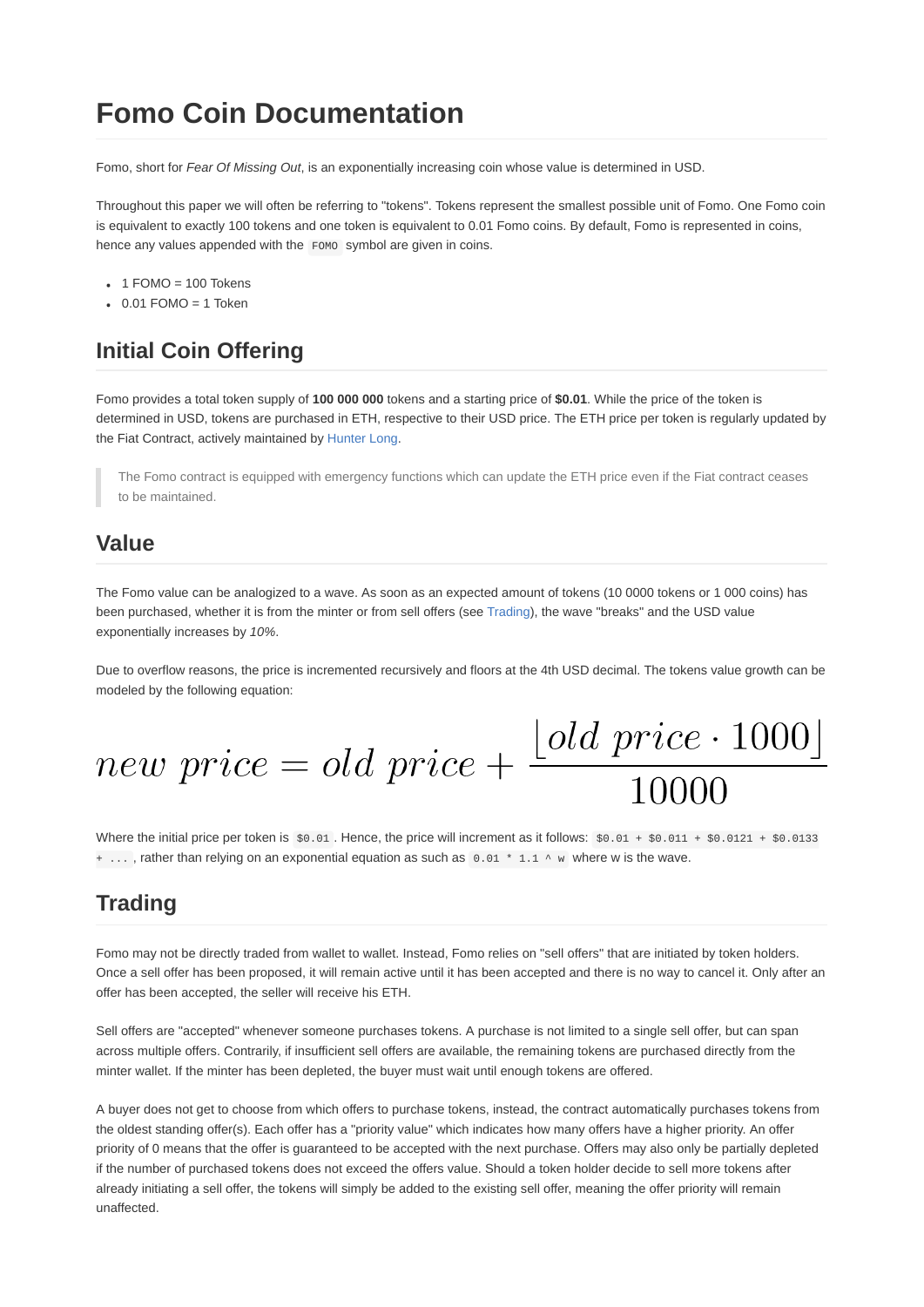An offers value is determined by the latest USD price, meaning that a sell offer will increase in value if it has not been accepted by the time the token price has increased. Further, any offered tokens are technically still part of the sellers wallet until the offer has been accepted. This means that sellers still receive dividends (see Dividents) for any offered tokens.

Finally, with every purchase, 25% of purchased tokens are minted. This way, dividends are provided with every transaction until the minter wallet has been fully depleted (See Dividents).

*See Figure 1*



#### **Exceptions**

Should a purchase be responsible for the increase in price (aka. a "wave break"), then the buyer will only receive, and be charged, for the tokens of the previous "wave". This exception is rare to occur for any user, but will nearly always occur at the end of a wave unless the transaction features the exact required amount of tokens to increment the price.

On the official FOMO exchange portal, the buyer will be notified of this event. Developers that wish to implement FOMO should listen for the Increase event after any purchase to handle this exception!

*See Figure 2*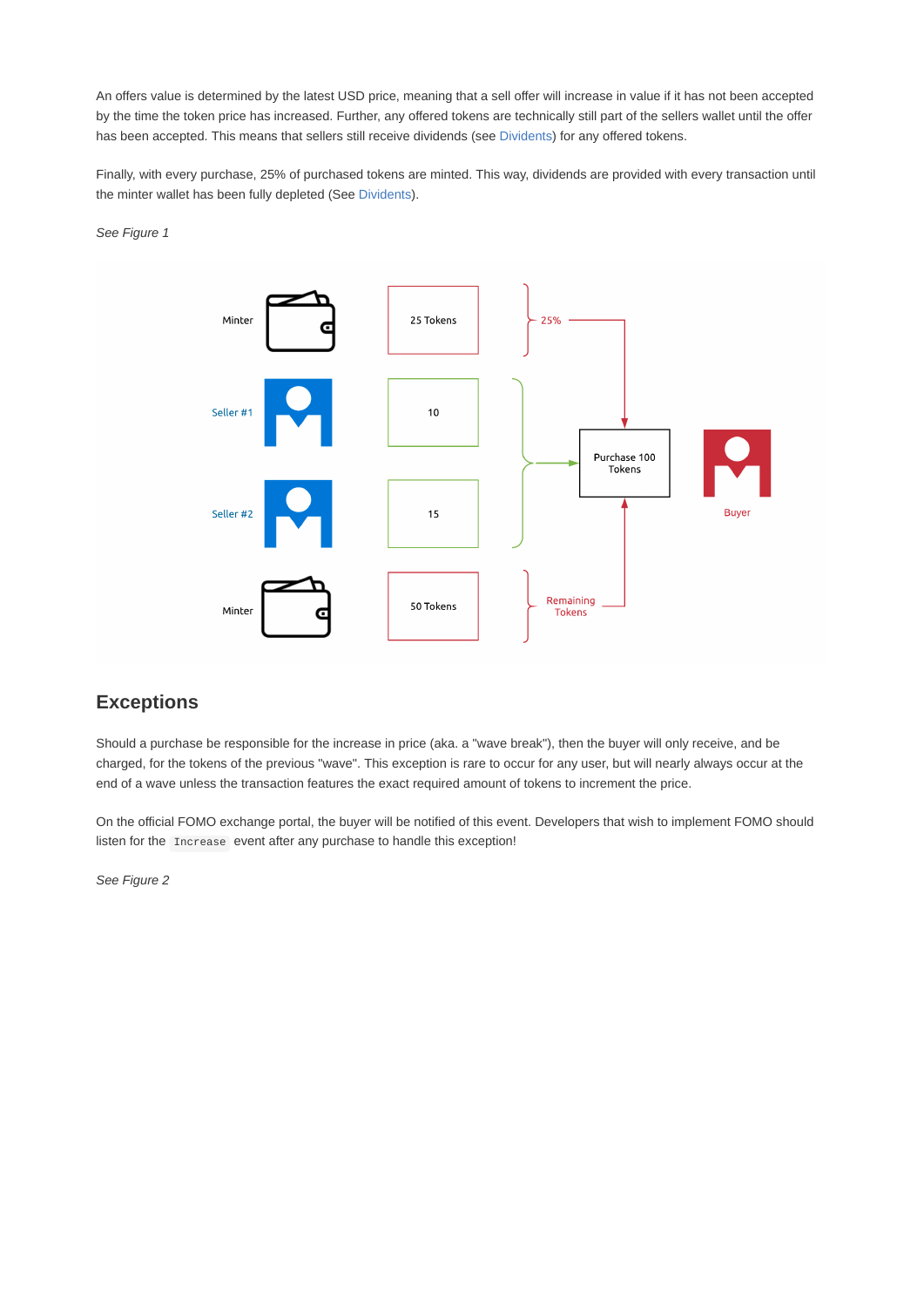

## **Dividends**

An additional touch that makes Fomo an attractive token is the presence of dividends. A part of every minted ETH income (5%) is shared to all Fomo holders. Dividends are split in percentiles, meaning whoever held most Fomo at the time of transaction, will get the largest percentile of the dividend share.

Due to gas limits, it is impossible to keep track of all Fomo holders. Instead, holders are required to fetch/retrieve their dividends manually. Dividends are fetched according to an accounts balance history, meaning a change in balance will not affect the dividends related to the prior balance.

Fetching dividends requires the holder to pay a gas fee, which further increases with every transaction that took place. **In some circumstances (depending on how much FOMO were trasfered and what the current gas price is, etc.), the retrieved dividends may be overshadowed by the gas price!**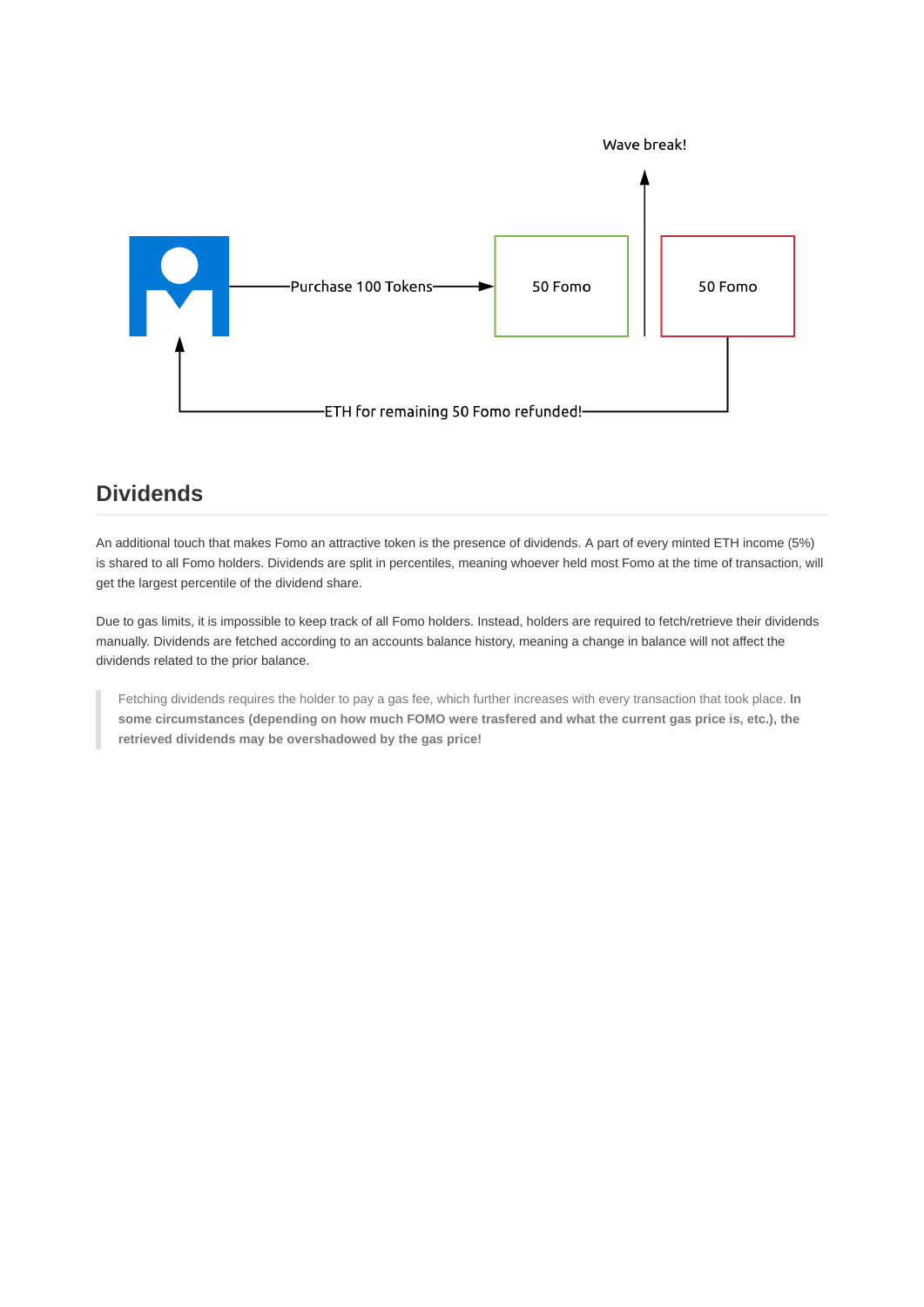# **Contract Reference**

This section provides a reference that documents the publicly exposed views and transactions of the Fomo Coin contract

## **Sections**

- Contract Info
- Transactions
- Dividends
- Offers

# **Quick Views Reference**

| <b>View</b>       | <b>Parameters</b> | <b>Return Type</b> |
|-------------------|-------------------|--------------------|
| name              |                   | string             |
| symbol            |                   | string             |
| decimals          |                   | uint256            |
| totalSupply       |                   | uint256            |
| minter            |                   | address            |
| usd               |                   | uint256            |
| wave              |                   | uint256            |
| mintedTokens      |                   | uint256            |
| onTrade           |                   | uint256            |
| oldestOfferIndex  |                   | uint256            |
| fiat              |                   | address            |
| minter            |                   | address            |
| balance           | address_owner     | uint256            |
| offers            | uint $256$ _at    | address            |
| offer             | address_of        | <b>Offer</b>       |
| getOfferPriority  | address_for       | uint256 priority   |
| tokensToWei       | uint256_value     | uint256 price      |
| expectedDividends | address_for       | uint256 expected   |

# **Quick Transactions Reference**

| <b>Transaction</b> | <b>Parameters</b> |
|--------------------|-------------------|
| sell               | uint256 value     |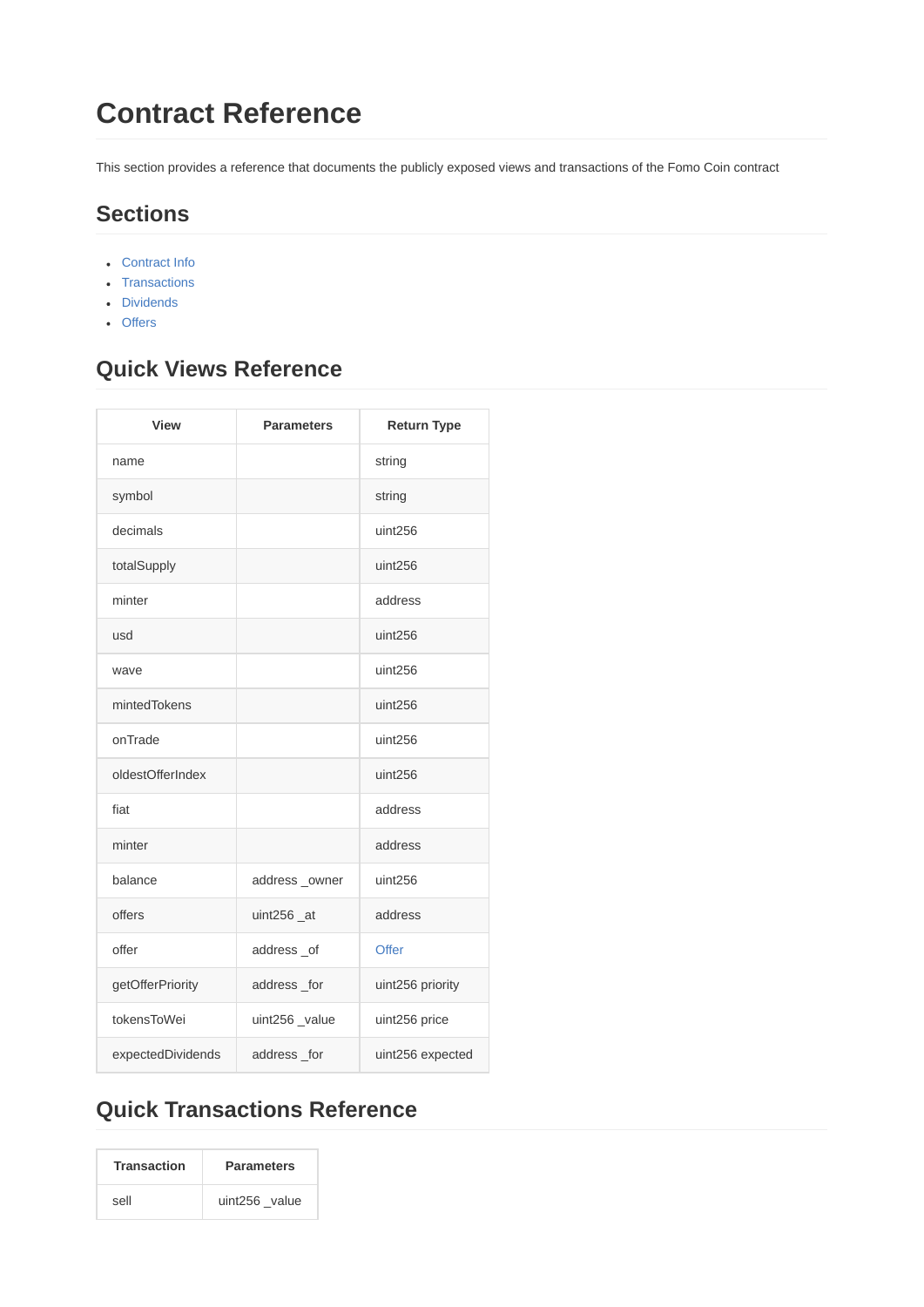| <b>Transaction</b> | <b>Parameters</b> |
|--------------------|-------------------|
| purchase           | uint256 value     |
| getDividends       |                   |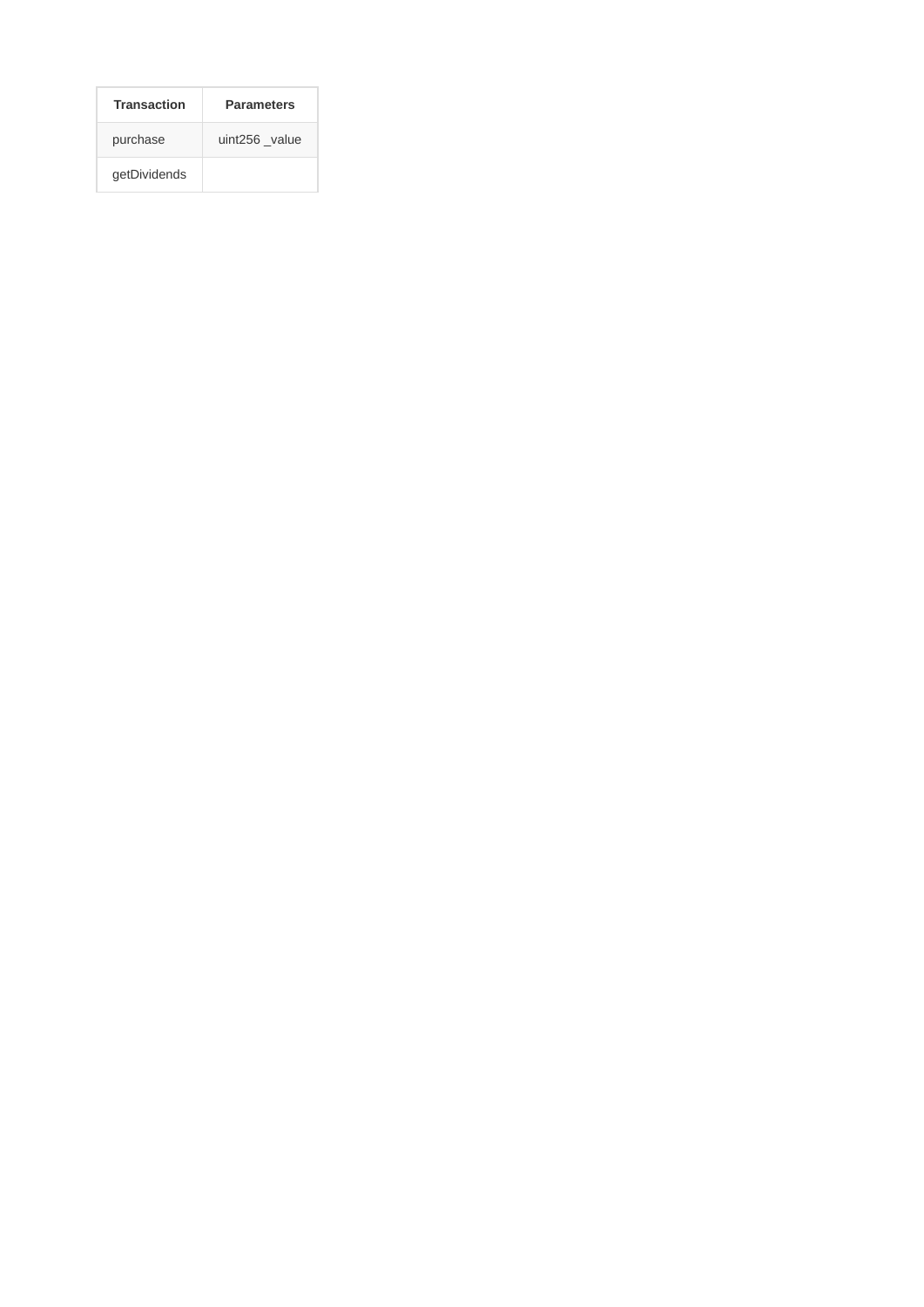# **Contract Views**

| <b>View</b>      | <b>Parameters</b> | Return<br><b>Type</b> | <b>Returns</b>                             | <b>Notes</b>                                |
|------------------|-------------------|-----------------------|--------------------------------------------|---------------------------------------------|
| name             |                   | string                | Token name                                 |                                             |
| symbol           |                   | string                | Token identifier                           |                                             |
| decimals         |                   | uint256               | The tokens decimal units                   |                                             |
| totalSupply      |                   | uint256               | Total Supply of tokens                     |                                             |
| oldestOfferIndex |                   | uint256               | Index of the oldest active seller          |                                             |
| wave             |                   | uint256               | Current wave                               |                                             |
| minter           |                   | address               | Minter address                             |                                             |
| usd              |                   | uint256               | The current USD value of a<br>token        | Uses 4 decimals $(100 = 0.01$ \$)           |
| mintedTokens     |                   | uint256               | The amount of minted tokens                |                                             |
| fiat             |                   | address               | Fiat contract address                      |                                             |
| onTrade          |                   | uint256               | Number of tokens being offered             | Does not take minter wallet<br>into account |
| balance          | address<br>_owner | uint256               | Returns accounts Fomo<br>balance in tokens |                                             |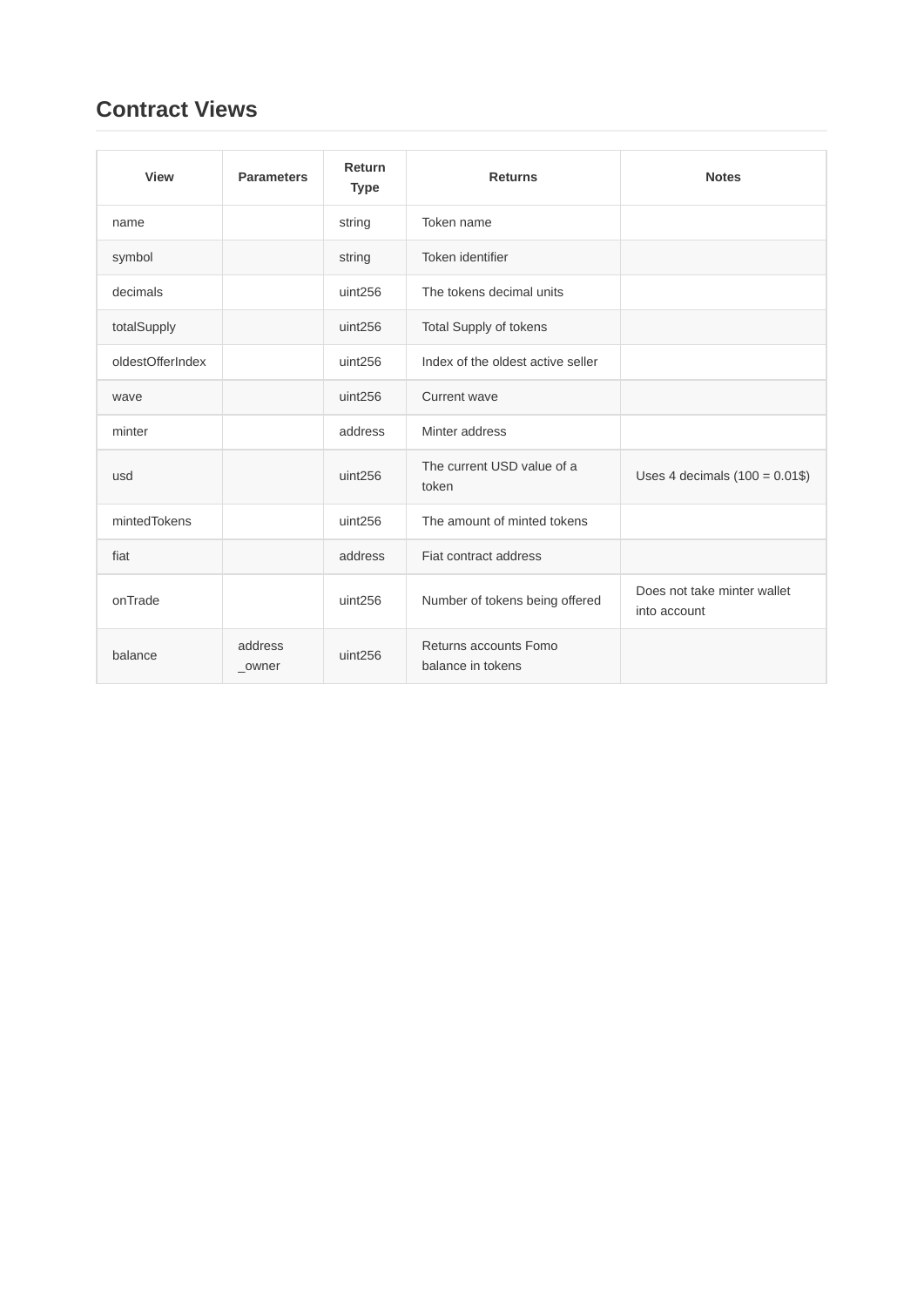# **Transactions**

This section documents all contract functions that are required to process and complete transactions.

# **Contents**

- tokensToWei
- purchase
- sell

## **tokensToWei**

Calculates the exact price in wei for \_value tokens. This function should be used to determine the required wei input when purchasing tokens.

#### **Parameters**

| Type    | <b>Name</b> | <b>Description</b> |
|---------|-------------|--------------------|
| uint256 | value       | Amount of tokens   |

#### **Returns**

uint256 price

#### **Example**

See tokensToWei example

## **purchase**

Purchase \_value tokens. This function takes the **exact required** amount of wei as input, which can be calculated by tokensToWei.

#### **Parameters**

| Type    | <b>Name</b> | <b>Description</b>               |
|---------|-------------|----------------------------------|
| uint256 | value       | Amount of tokens to be purchased |

## **Example**

```
/* Purchase 100 Tokens */
Fomo.tokensToWei.call(100, function(err, wei) {
 Fomo.purchase(100, {value: wei.toString()});
});
```
## **sell**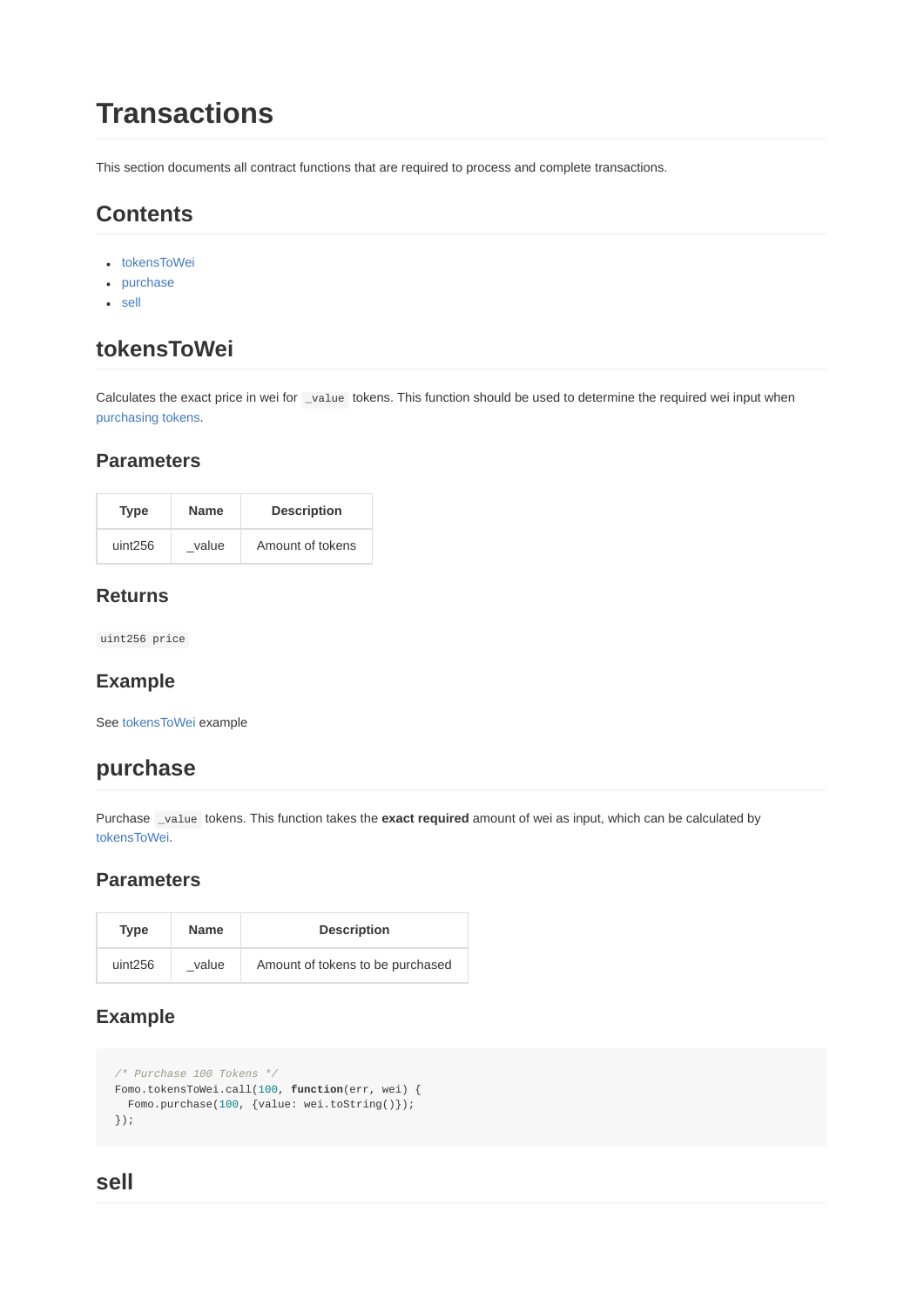Offer \_value tokens for sale. Re-calling this function will add tokens to the previous offer. After a offer has been made, it waits to be purchased. As soon as a purchase has accepted the offer, the expected ETH will be transfered to the seller.

See the [Offers section](file:///tmp/mkbooks/offers.md) for further understanding of offers

#### **Parameters**

ı

| <b>Type</b> | Name  | <b>Description</b>          |
|-------------|-------|-----------------------------|
| uint256     | value | Amount of tokens to be sold |

## **Example**

```
/* Purchase 100 tokens, then sell 50 and finally 25 more */
Fomo.tokensToWei.call(100, function(err, wei) {
 Fomo.purchase(100, {value: wei.toString()});
});
Fomo.sell(50); // Offering 50 tokens
Fomo.sell(25); // Offering 75 tokens (50 + 25)
```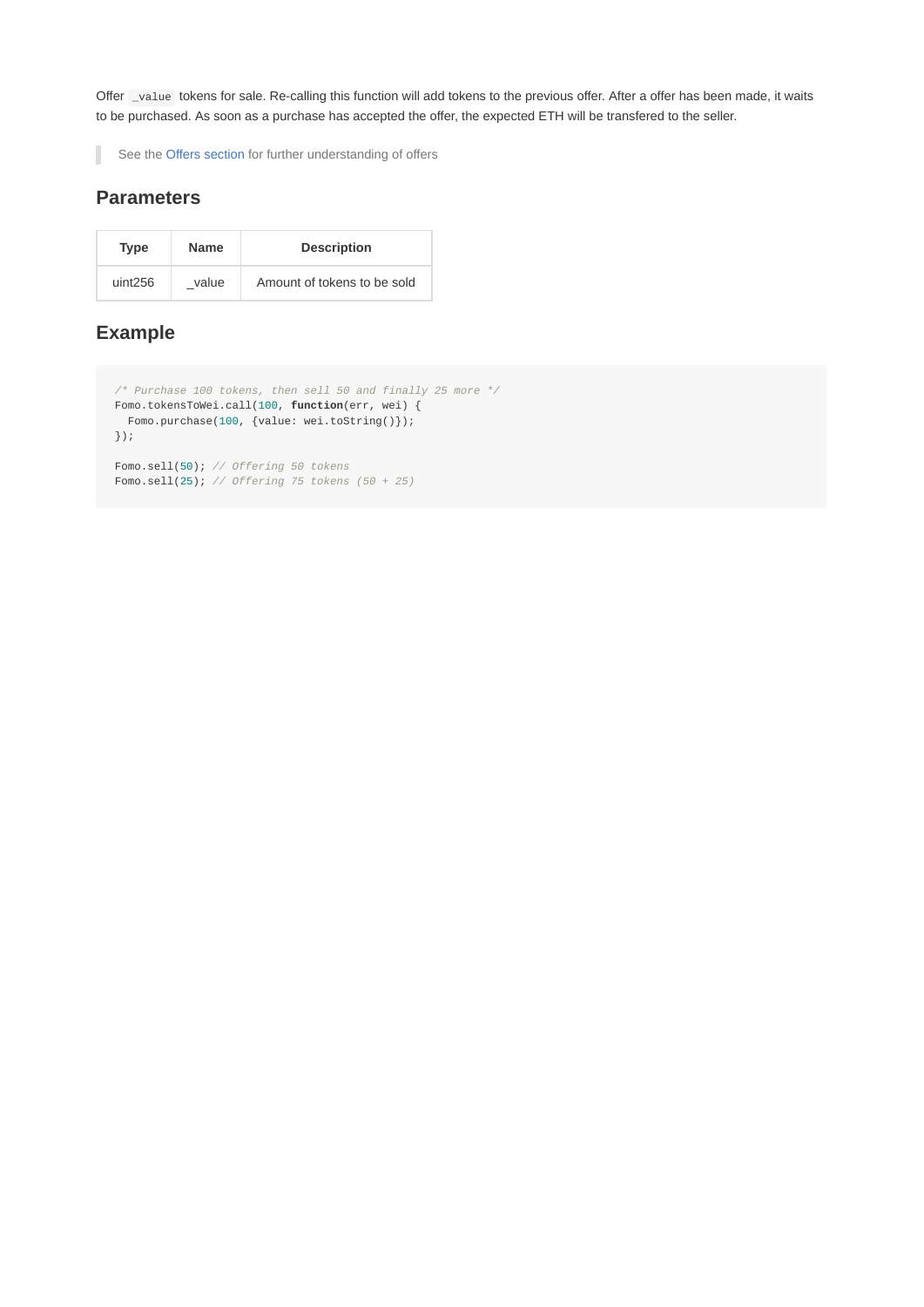# **Dividends**

With every mint of tokens, a certain percentage of ETH income is reserved for all momentary holders of Fomo.

The distribution of dividends is calculated by comparing the holders balance at the time of transaction, with the total amount of minted Fomo during the time of transaction. This way, the contract determines the percentage of Fomo the account has held at the time of transaction, and the percentile of the dividends that should be given to that account.

# **Contents**

- expectedDividends
- getDividends

## **expectedDividends**

Calculates the expected ETH to be received by \_for if \_for was to call getDividends.

#### **Parameters**

| Type    | <b>Name</b> | <b>Description</b>                           |
|---------|-------------|----------------------------------------------|
| address | for         | Address to be checked for expected dividends |

#### **Returns**

uint256 expected

### **Example**

```
/* Output accounts[1]'s dividends */
Fomo.expectedDividends.call(web3.eth.accounts[1], function(err, expected) {
 console.log("Expected dividends for account 1: " + expected.toString());
});
```
## **getDividends**

Fetches the dividends for the transaction caller.

### **Exceptions**

Reverts if no dividends are available

### **Example**

*/\* Receive dividends \*/* Fomo.getDividends();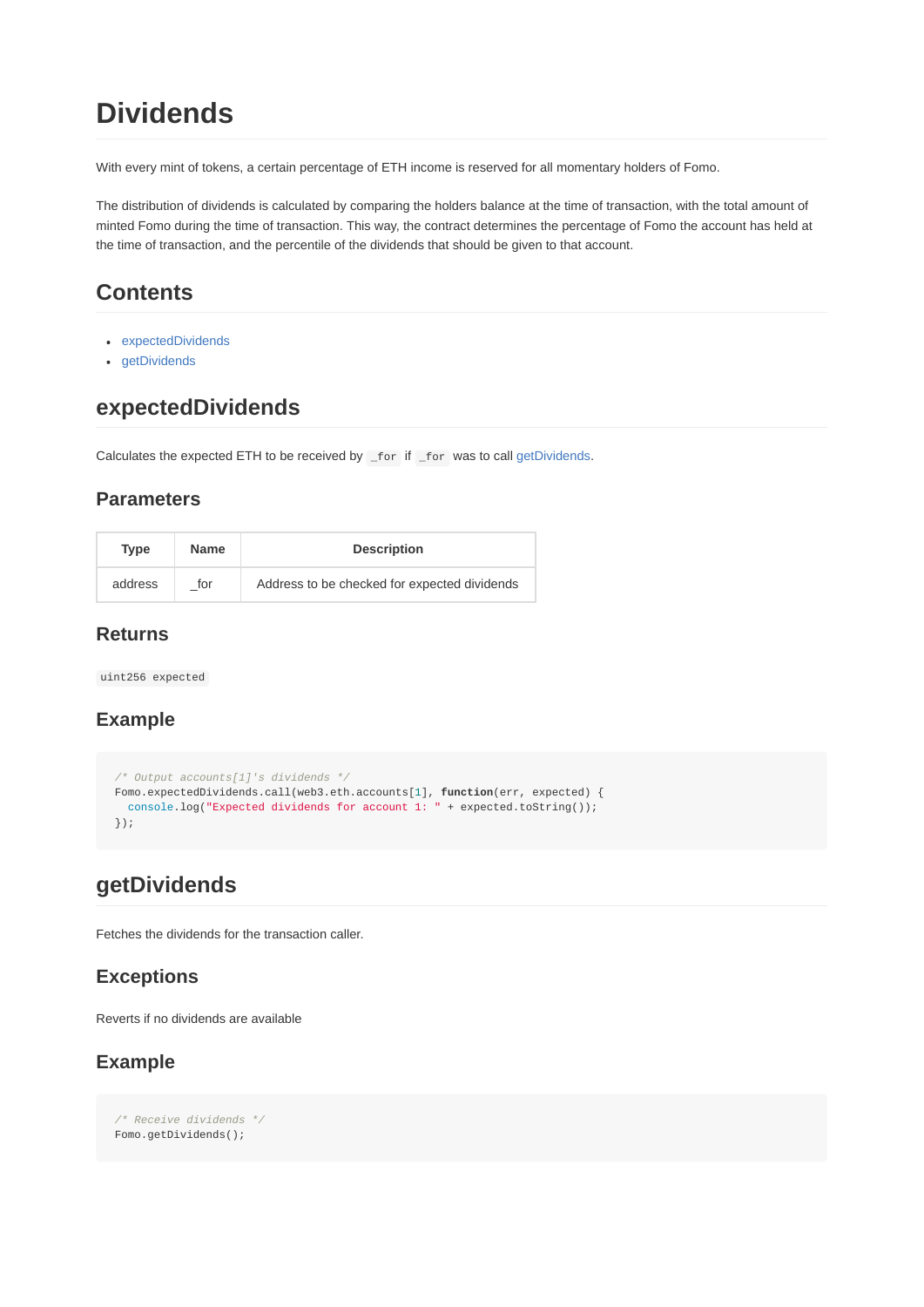# **Offers**

Offers are generated every time an account decides to sell tokens. Addresses of accounts with active offers are appended to an offers array which is read from the oldest offer to the newest offer. With the given address, the contract can then access an accounts [offer instance](file:///tmp/mkbooks/offer-Structure) which lists the total amount of tokens that are being offered by the address.

Should a account attempt to sell tokens while an existing offer is still active, then the active offer will simply be updated.

Upon purchase, older offers are always prioritized!

## **Contents**

- Offer Structure
- offers
- oldestOfferIndex
- qetOfferPriority

# **Offer Structure**

Every account stores a instance of the offer structure, which indicates whether an offer is active, the assigned index in the and number of Fomo that is being offered by the account [offers array.](file:///tmp/mkbooks/offers)

| Index | Type    | <b>Property</b> | <b>Description</b>                          |
|-------|---------|-----------------|---------------------------------------------|
|       | bool    | active          | Defines whether an offer is active          |
|       | uint256 | index           | Index of the assigned offer entry in offers |
|       | uint256 | value           | Fomo being offered                          |

If a offer is no longer active, it is not deleted. Instead the active property is set to false , which will tell the contract to ignore the offer when iterating through all offers. As a result, the value and index properties may be set, even if the offer is inactive.

### **Example**

See offers example

## **offers**

A list of addresses that offer tokens. After a offer has been accepted and depleted, its address is not deleted from the array. Instead, oldestOfferIndex is incremented, which indicates on which index the oldest active offer is located. All offers following oldestOfferIndex are active.

#### **Parameters**

| Type    | <b>Name</b> | <b>Description</b>            |
|---------|-------------|-------------------------------|
| uint256 | at          | Index of offer to be returned |

#### **Returns**